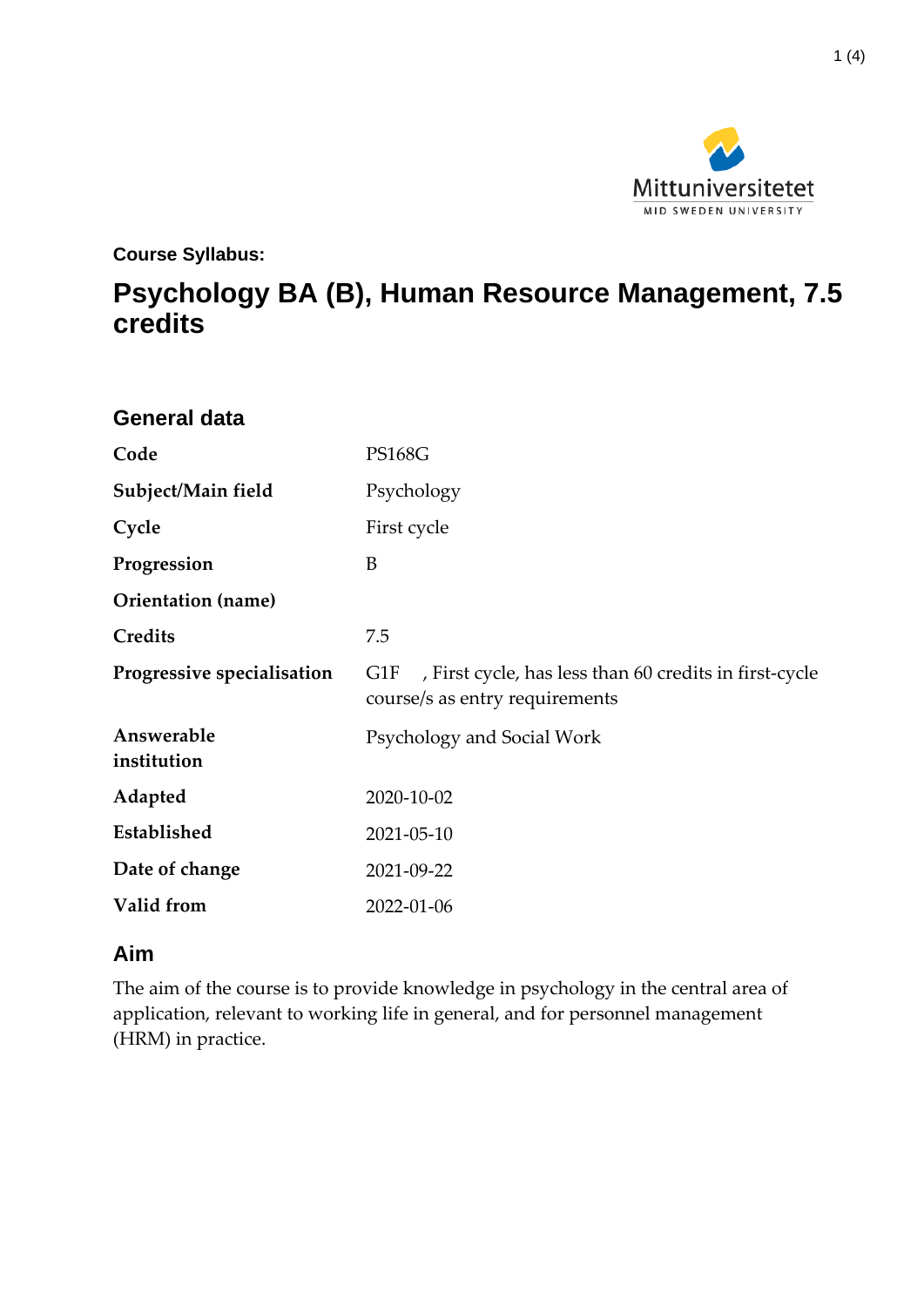## **Course objectives**

After completing the course, students should be able to:

Knowledge and understanding

- account for the human resources planning and the main content of the recruitment process
- account for different selection and assessment methods in recruitment, their validity and reliability
- describe the work of different organizations on a human resource management at a strategic as well as an operative level

Skills and Abilities

• carry out recruitment process including professional job interviews

Judgement and approach

- evaluate ethical approaches of the workplace/organization regarding human resource management on a strategic as well as an operative level
- evaluate ethical aspects of the recruitment process

## **Content**

The course aims to provide a deeper understanding of the psychology of human resource management, and the development of both personnel and organizations.

#### **Entry requirements**

30 credits (ECTS) in psychology.

English B/English 6 from Swedish gymnasium or the equivalent.

#### **Selection rules and procedures**

The selection process is in accordance with the Higher Education Ordinance and the local order of admission.

#### **Teaching form**

Teaching is conducted in the form of lectures, seminars, practical exercises, and feedback on essay writing.

Attendance at exercises, seminars and guest lectures are compulsory.

Students, who do not meet the requirements for the course, gives the possibility to complete this at the next available assessment opportunity.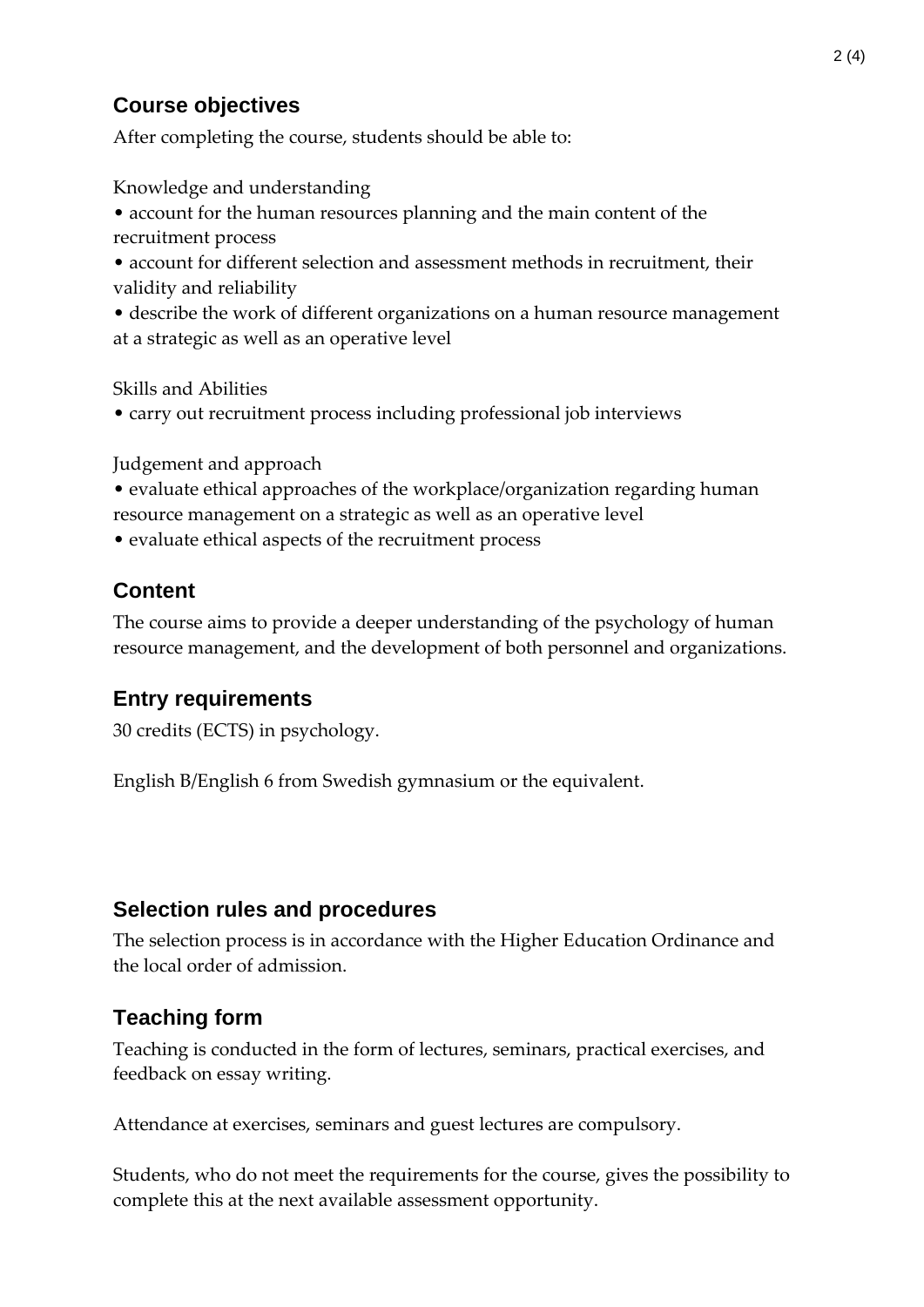#### **Examination form**

| 1101:    | Moment 1, The HR function and its ethical aspects - Oral<br>Presentation, 1,5 credits             |
|----------|---------------------------------------------------------------------------------------------------|
| Grading: | Fail (U) or Pass $(G)$                                                                            |
|          |                                                                                                   |
| 1201:    | Moment 2, Job analysis - Written Assignment, 1,5 credits                                          |
| Grading: | Fail (U) or Pass $(G)$                                                                            |
|          |                                                                                                   |
| 1301:    | Moment 3, Interview technique, testing and feedback - Oral and<br>Written Assignment, 4,5 credits |
| Grading: | Fail (U), Pass (G), or Pass with distinction (VG)                                                 |
|          | The assignment is written in accordance with the APA standard. Several elements                   |

are included in the examination.

Students will be assessed through individual written assignments, group works and active participation in compulsory activities.

Assignments should be submitted within a given time frame. Delayed submission will result in a the grades G or U. If the student wishes to have access to the full grade scale after the deadline, the student is referred to re-examination.

The examiner has the right to offer alternative examination arrangements to students who have been granted the right to special support by Mid Sweden University's disabilities adviser.

Grading criteria, see https://www.miun.se/en/education/why-mid-swedenuniversity/study-methods-and-examination/grading-criteria/

## **Examination restrictions**

Students registered to this version of the course have the right to be examined three times within one year according to the same syllabus. After that the latest verison of the syllabus applies.

#### **Grading system**

Fail (U), Pass (G), or Pass with distinction (VG)